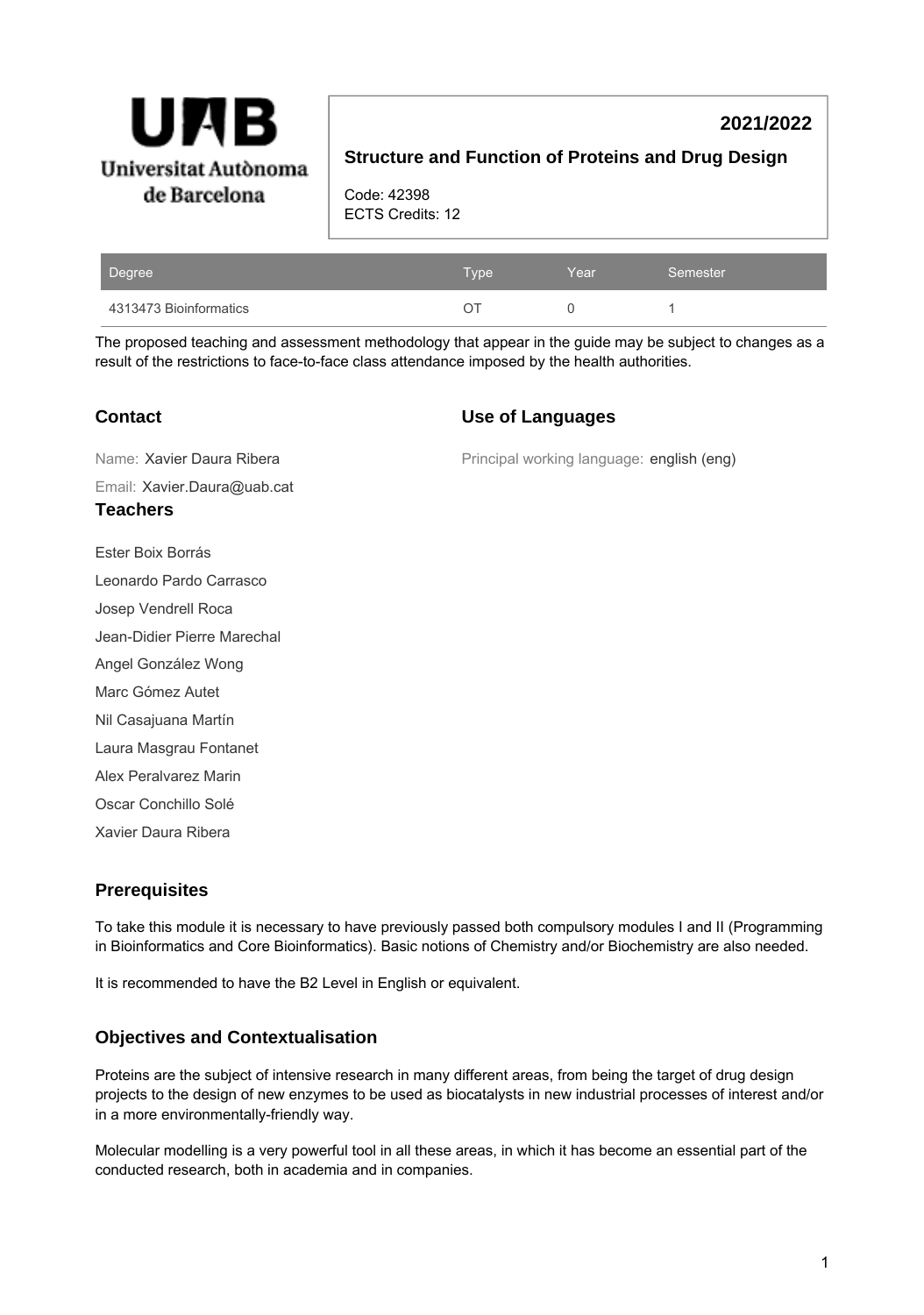In this module, students will be provided with the fundamental and practical knowledge to become skilled scientists in the field.

Thus, the objective of this module is to provide students with theoretical and practical knowledge on:

- the physical grounds that sustain the different molecular modelling techniques
- the basic and state-of-the-art methods applied in the field
- an overview of main areas of application, with special emphasis in drug design

### **Competences**

- Analyse and interpret data deriving from omic technology using biocomputing methods .
- Communicate research results clearly and effectively in English.
- Design and apply scientific methodology in resolving problems.
- Identify the biocomputing needs of research centres and companies in the biotechnology and biomedicine sectors.
- Possess and understand knowledge that provides a basis or opportunity for originality in the development and/or application of ideas, often in a research context.
- Propose biocomputing solutions for problems deriving from omic research.
- Propose innovative and creative solutions in the field of study
- Understand the molecular bases and most common standard experimental techniques in omic research (genomics, transcriptomics, proteomics, metabolomics, interactomics, etc.)
- Use and manage bibliographical information and computer resources in the area of study
- Use operating systems, programs and tools in common use in biocomputing and be able to manage high performance computing platforms, programming languages and biocomputing analysis.

### **Learning Outcomes**

- 1. Carry out searches ( virtual screening) in chemical structures bookshops.
- 2. Communicate research results clearly and effectively in English.
- 3. Create models of pharmacophores using the structures of ligand sets.
- 4. Describe and apply modelling techniques for homology in the three-dimensional protein structure.
- 5. Describe and characterise computing techniques for molecular dynamics in studying the structure and function of proteins.
- 6. Describe and classify techniques for predicting the secondary structure using amino acid sequence.
- 7. Describe the operation, characteristics and limitations of techniques for analysing and visualising protein structures.
- 8. Design and apply scientific methodology in resolving problems.
- 9. Establish the corresponding relationships between aminoacidic sequence, three-dimensional structure and proteic function using sources of biological data and the foundations of biocomputing analysis.
- 10. Identify and apply techniques for CAD, computer assisted drug design
- 11. Possess and understand knowledge that provides a basis or opportunity for originality in the development and/or application of ideas, often in a research context.
- 12. Propose innovative and creative solutions in the field of study
- 13. Recognise and apply different prediction methods of the functions and three-dimensional structure of proteins.
- 14. Recognise the strategic importance of the protein model in the area of human health, especially in personalised medicine applications and pharmacogenomics.
- 15. Simulate the union of the ligand and the receptor using ?docking? techniques and molecular dynamics
- 16. Understand X-ray crystallography and NMR techniques to obtain protein structures
- 17. Understand the biomolecular and pharmacological techniques used in functional protein assays.
- 18. Use and manage bibliographical information and computer resources in the area of study
- 19. Use programs for calculating structure-activity relationships.
- 20. Use programs for calculating structure.
- 21. Use programs for visualising structure.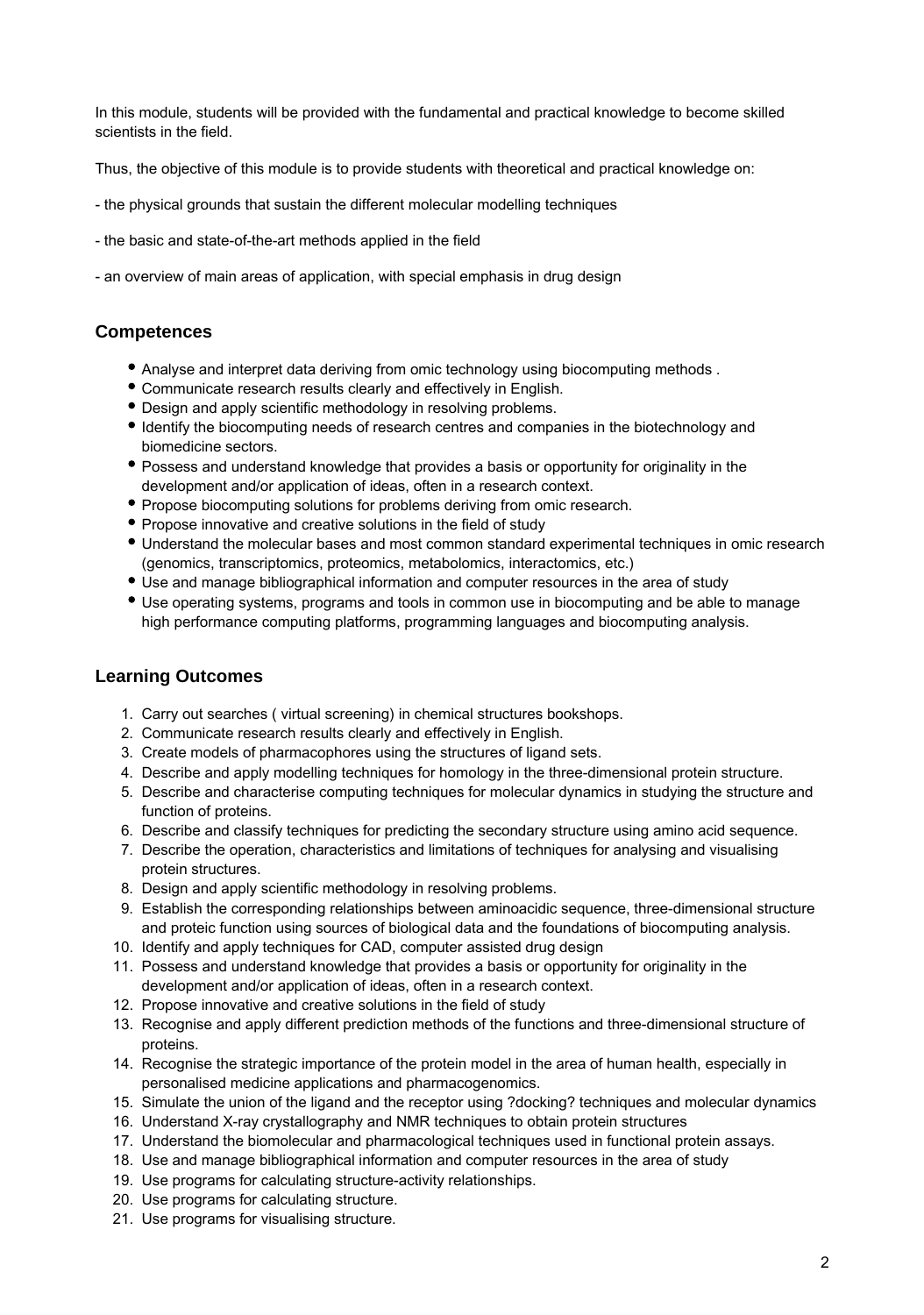### **Content**

MODULE 4: Structure and Function of Proteins and Drug Design Part I MOLECULAR MODELING. Basic concepts. Basic concepts Introduction Energy calculation (PES, QM, Force fields, Hybrid QM/MM) Conformational Exploration (other than MD: MC, GA, NMA) Part II STRUCTURE CHARACTERIZATION AND MODELLING Methods for Determining Protein Structure X-ray crystallography NMR Cryo-electron microscopy Homology modeling Part III MOLECULAR DYNAMICS (MD) Molecular dynamics, an essential technique Basics MD in water MD in the membrane environment Coarse grain Scripting & Analysis Enhanced sampling methods (e.g. US, metadynamics…) Free energy: TI, FEP, MM/PBSA Part IV DRUG DESIGN Basics in pharmacology

Hot targets and currently marketed drugs: Kinases, Nuclear receptors, G protein-coupled receptors, Membrane transport proteins

Molecular descriptors

ADME-Tox

Ligand-based and structure-based pharmacophore modelling

Docking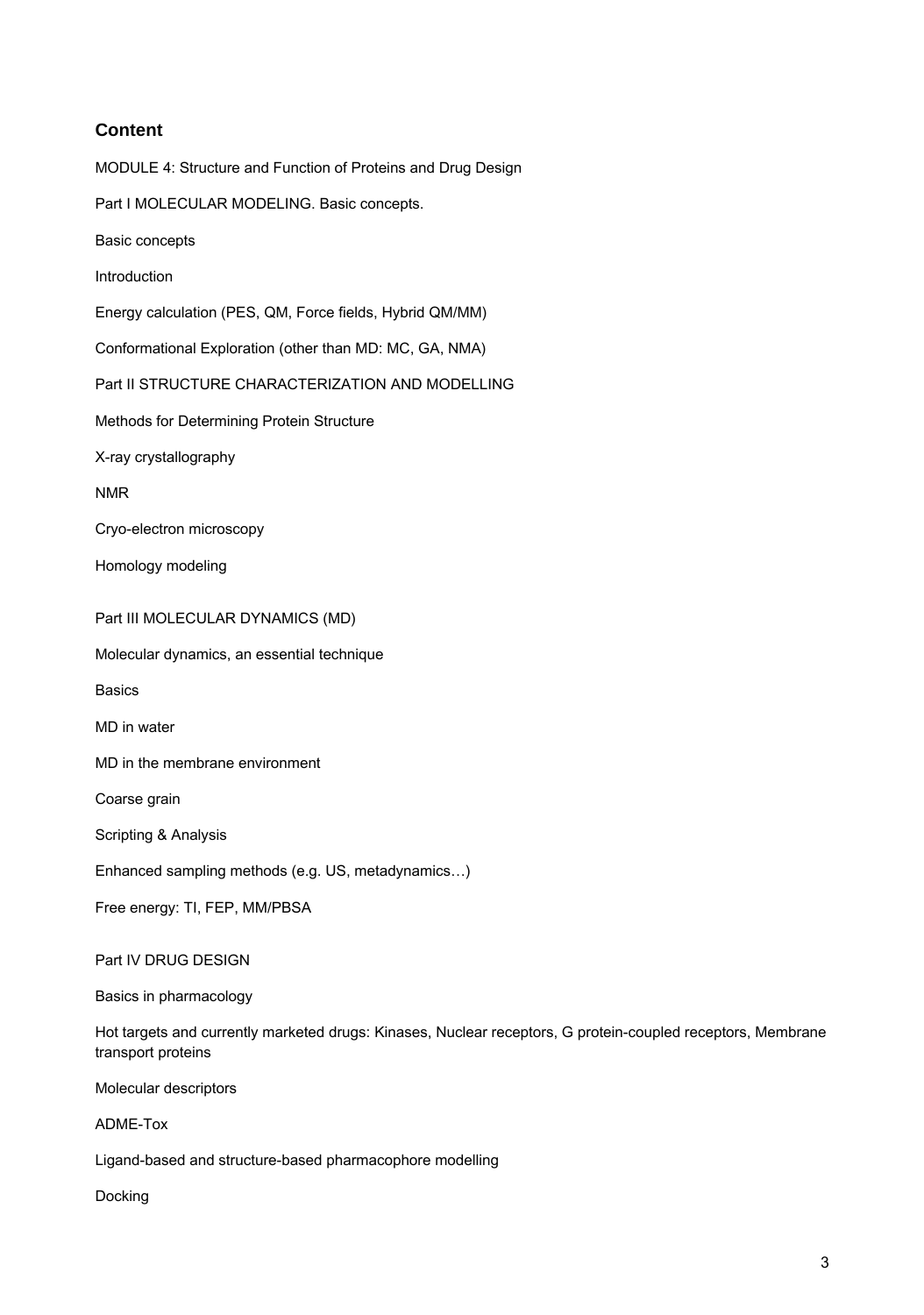Ligand-protein docking

Protein-protein docking

Virtual screening

MD applications in drug design.

\*Unless the requirements enforced by the health authorities demand a prioritization or reduction of these contents.

#### **Methodology**

The methodology will combine theoretical classes, solving problems in class, practices in the computers lab, seminars and independent study and delivarable tasks. The virtual platform of the UAB will be used.

\*The proposed teaching methodology may experience some modifications depending on the restrictions to face-to-face activities enforced by health authorities.

Annotation: Within the schedule set by the centre or degree programme, 15 minutes of one class will be reserved for students to evaluate their lecturers and their courses or modules through questionnaires.

#### **Activities**

| <b>Title</b>                                               | <b>Hours</b>   | <b>ECTS</b> | <b>Learning Outcomes</b>                                                  |
|------------------------------------------------------------|----------------|-------------|---------------------------------------------------------------------------|
| <b>Type: Directed</b>                                      |                |             |                                                                           |
| Seminars                                                   | $\overline{4}$ | 0.16        | 2                                                                         |
| Solving problems in class and work in the<br>computing lab | 45             | 1.8         | 2, 3, 7, 4, 5, 6, 1, 8, 9, 10, 12, 13, 15, 11, 20, 19,<br>21, 18          |
| Theoretical classes                                        | 23             | 0.92        | 17, 16, 2, 7, 4, 5, 6, 8, 9, 10, 12, 13, 14, 11, 18                       |
| <b>Type: Autonomous</b>                                    |                |             |                                                                           |
| Regular study                                              | 224            | 8.96        | 17, 16, 3, 7, 4, 5, 6, 1, 8, 9, 10, 12, 13, 14, 15, 11,<br>20, 19, 21, 18 |

#### **Assessment**

The evaluation system is organized in two main activities. There will be, in addition, a retake exam. The details of the activities are:

Main evaluation activities

- Student's portfolio (60%): works done and presented by the student all along the course. None of the individual assessment activities will account for more than 50% of the final mark.
- Individual theoretical and practical test (40%): a final exam will take place at the end of this module.

Retake exam